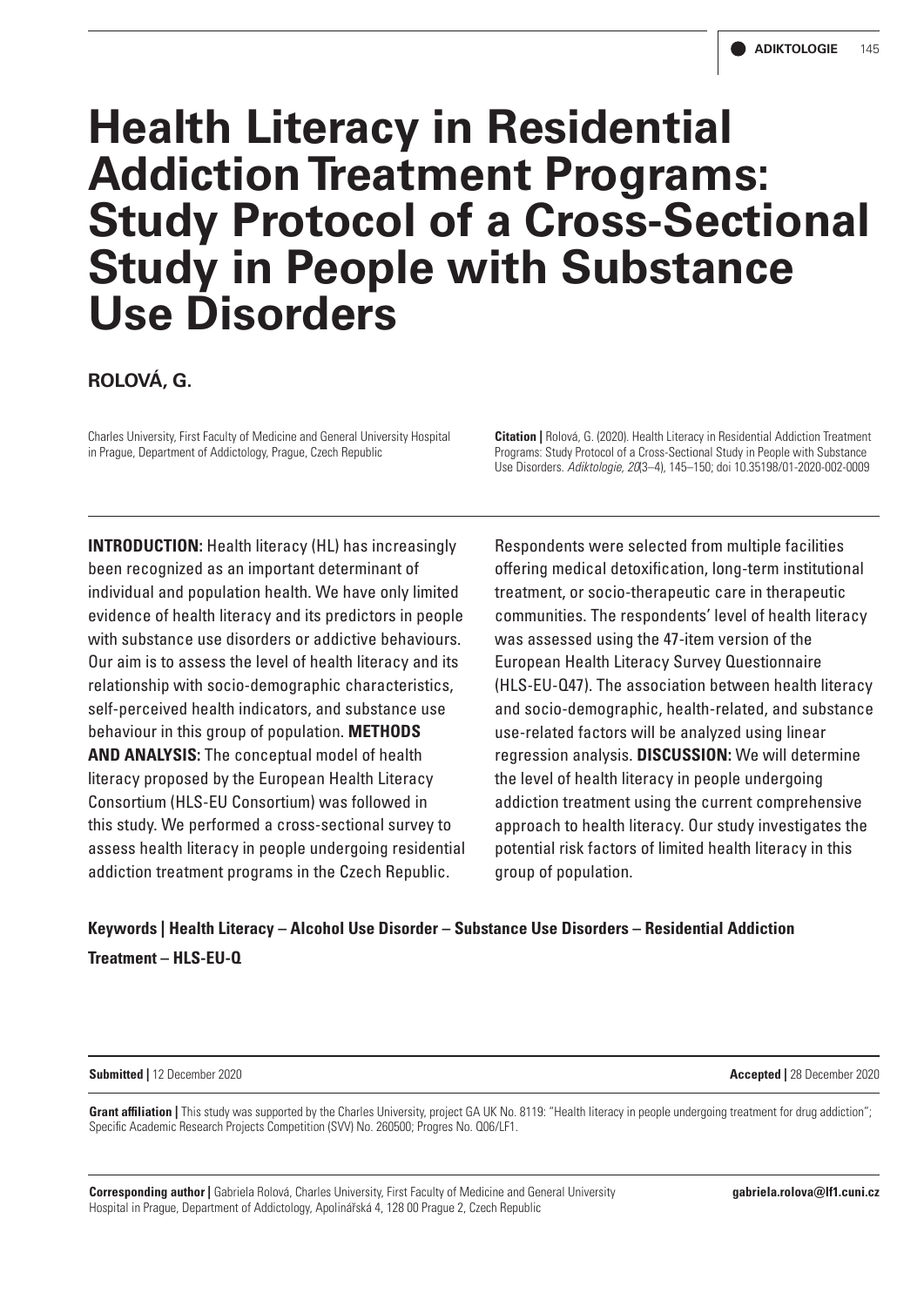# **• 1 INTRODUCTION**

Interest in health literacy (HL) research has been increasingly growing in the past two decades (Berkman, Davis, & McCormack, 2010; Peerson & Saunders, 2009). Studies on health literacy indicate that there is a potential in health literacy to improve individual (Berkman, Sheridan, Donahue, Halpern, & Crotty, 2011) and population health indicators (Nutbeam, 2000), reduce health inequalities (Batterham, Hawkins, Collins, Buchbinder, & Osborne, 2016), prevent non-communicable diseases (Kickbusch, Pelikan, Apfel, & Tsouros, 2013), and increase the availability of health services (Levy & Janke, 2016). Consequently, the policymakers at both national and international levels implement health literacy into health policies, strategies, and plans to promote health and address modern healthcare challenges (Kickbusch, 2001; Sørensen, Trezona, Levin-Zamir, Kosir, and Nutbeam, 2019).

The current approach to health literacy represents a wide range of individual, social, and cognitive competencies, including information-seeking, decision-making, problemsolving, critical thinking, and communication, which are alongside basic skills of reading, writing, and numeracy considered to be essential for health maintenance and navigating today's healthcare system (Nutbeam, 2008; Sørensen et al., 2012).

Health literacy is recognized as an important social determinant of health following the social gradient (Sørensen et al., 2015). Older age, lower education levels, financial deprivation, and belonging to the racial and ethnic minorities are considered risk factors of lower health literacy (Paasche-Orlow, Parker, Gazmararian, Nielsen-Bohlman, & Rudd, 2005; Sørensen et al., 2015). Individuals with lower levels of health literacy are at risk of many negative health consequences, including a higher risk of worse health status, higher mortality rates, increased hospitalization, and emergency care use, lower medication adherence, poorer ability to understand written health information, and lower use of preventive health services (Berkman et al., 2011). Inconsistent findings have been reported on the relationship between health literacy and adverse health behaviour such as insufficient physical activity, poor eating habits, and substance use (Aaby, Friis, Christensen, Rowlands, & Maindal, 2017; Geboers, Reijneveld, Jansen, & de Winter, 2016; Husson, Mols, Fransen, Van De Poll-Franse, & Ezendam, 2015; Von Wagner, Knight, Steptoe, & Wardle, 2007; Wolf, Gazmararian, & Baker, 2007).

Health literacy research in the general population is now well established, and the body of evidence is still growing worldwide (Okan, Bauer, Levin-Zamir, Pinheiro, & Sørensen, 2019). However, little attention has been paid to disadvantaged and marginalized groups of the population who can be especially vulnerable to lower health literacy due to multiple risk factors of whom they possess (Kickbusch, 2001).

Substance use is one of the leading risk factors for morbidity and mortality worldwide and is related to further drug-related high-risk behaviours (Degenhardt et al., 2018; Schulte & Hser, 2013). To date, only two previous studies (Degan, Kelly, Robinson, & Deane, 2019; Rolova, Bartak, Rogalewicz, & Gavurova, 2018) examined health literacy in small samples of people treated with substance use disorders using the contemporary comprehensive approach to health literacy (Sørensen et al., 2012). Little is known about the predictors of health literacy in people with substance use disorders.

### **1.1 Objectives**

We aim to examine health literacy and its associated factors in individuals with substance use disorders or addictive behaviours in residential addiction treatment programs.

The specific aims are as follows: (1) to determine health literacy in individuals undergoing residential addiction treatment programs using the instrument following the current approach to health literacy, (2) to identify socio-demographic factors associated with health literacy, (3) to investigate the relationship between health literacy and self-perceived health indicators, and (4) to investigate the relationship between health literacy and substance use behaviour.

# **• 2 METHODS AND ANALYSIS**

This cross-sectional study will measure health literacy in people with substance use disorders or addictive behaviours in multiple residential addiction treatment programs in the Czech Republic.

## **2.1 Conceptual framework**

This study's design follows the definition and conceptual model developed by European Health Literacy Consortium (HLS-EU Consortium) (Sørensen et al., 2012).

The HLS-EU Consortium defines health literacy in the following way: "Health literacy is linked to literacy and entails people's knowledge, motivation and competences to access, understand, appraise and apply health information in order to make judgments and take decisions in everyday life concerning healthcare, disease prevention and health promotion to maintain or improve quality of life during the life course". The Conceptual Model of Health literacy refers to individuals' knowledge, competencies, and motivation to access, understand, appraise, and apply health-related information within the three domains of health literacy – healthcare, disease prevention, and health promotion (Sørensen et al., 2012).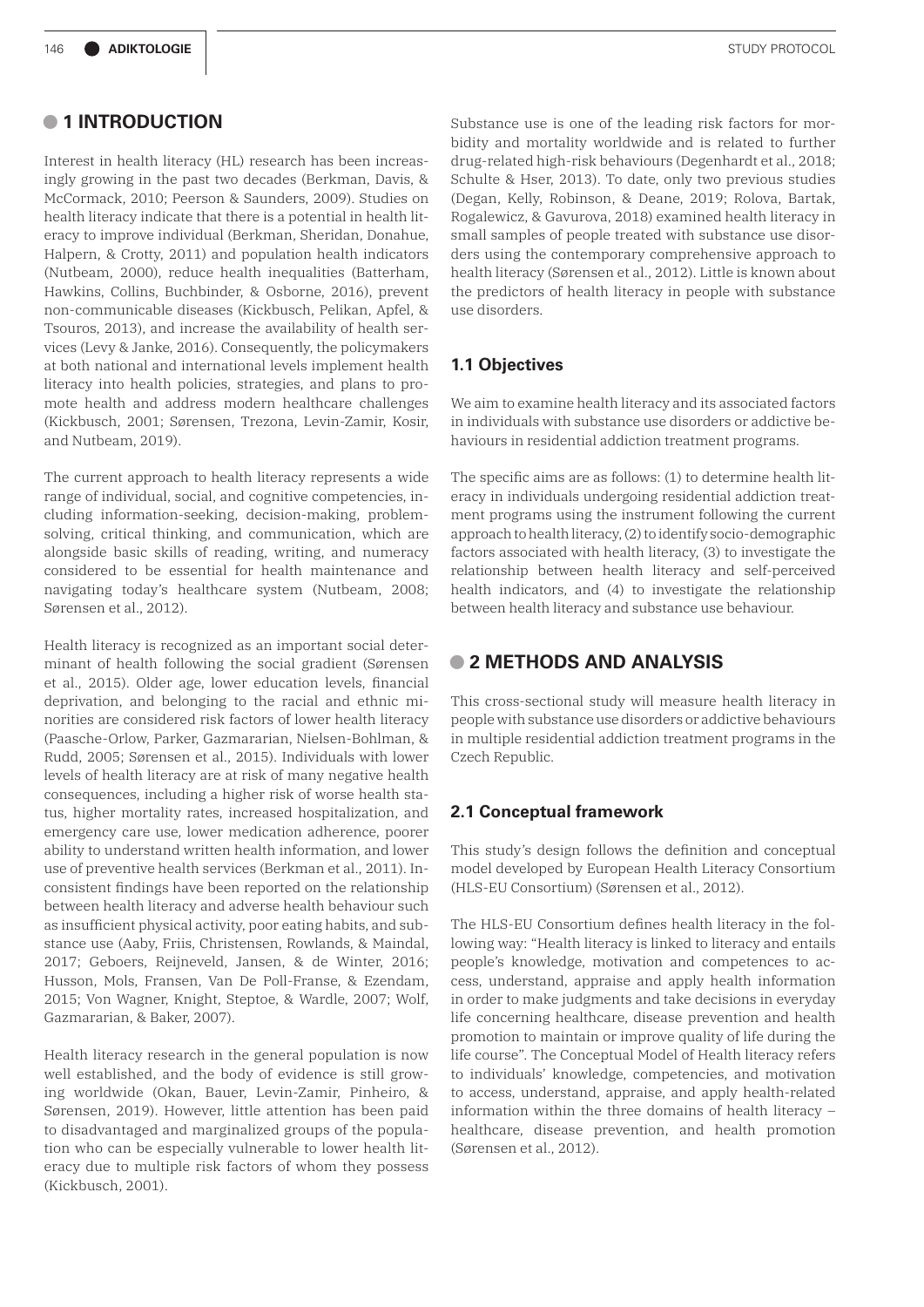#### **2.2 Study population and sampling**

The study sample consists of people undergoing residential addiction treatment for substance use disorders or addictive behaviours. Sampling was carried out in the following way:

First, we selected facilities providing residential addiction treatment for the recruitment of participants. We selected all detoxification units with dedicated detoxification beds, state-run psychiatric hospitals with addictions treatment departments, and therapeutic communities to be eligible for the study. Selected facilities cover all types of programs providing residential addiction treatment to individuals with substance use disorders or addictive behaviour in the Czech Republic (medical detoxification, long-term institutional treatment, and socio-therapeutic care).

We invited the representatives of the selected facilities to cooperate on the study via email communication. Second, we selected the eligible respondents from each facility involved. Respondents are considered eligible if they meet the inclusion criteria, which were set as follows: man or woman, 15 years and older, fluent in Czech, diagnosed with substance use disorders or addictive behaviours, and undergoing either medical detoxification program, long-term institutional treatment, or socio-therapeutic treatment in a therapeutic community in the time of the data collection.

We calculated the sample size based on the pilot study of health literacy in people treated with alcohol use disorders of Rolova et al. (2018). The proportion of the sample with limited health literacy was up to 46.9%. Considering the 95% confidence interval and a 5% margin of error (Daniel & Cross, 2018; Naing, Winn, & Rusli, 2006), we calculated that the sample of 382 participants should be sufficient to detect statistically significant effects. We plan to enroll at least 500 individuals in this study.

## **2.3 Data collection**

Sampling and data collection started in May 2019 and ended in January 2021. Respondent recruitment and data collection take place simultaneously during the one day visit to each facility involved.

On-site of the facility, each eligible respondent is provided with the paper-and-pencil questionnaire. Respondents can either refuse to be provided with the questionnaire or express their denial to participate by not completing the questionnaire provided. Respondents agree to participate in the study by completing and submitting the questionnaire to the administrator.

Respondents are provided with sufficient time to complete the questionnaires. It takes around 15–30 minutes to complete the questionnaire.

## **2.4 Measurement**

This section introduces the measurement of health literacy and socio-demographic, health-related, and substance use-related variables.

#### **2.4.1 Health literacy**

Health literacy among respondents is assessed using the 47-item version of the European Health Literacy Survey Questionnaire (HLS-EU-Q47) (Sørensen et al., 2013). Czech translation of the HLS-EU-Q47 was obtained from the National Institute of Public Health (Ref. PID UK1LF18G/03010 001).

In the self-administered survey, the respondents are asked to evaluate how difficult it is to perform various healthrelated tasks. Respondents' responses are recorded on a 4-point Likert scale ranging from "very easy" to "very difficult". The HLS-EU-Q47 is evaluated through health literacy indices. Health literacy indices represent the level of health literacy of the study sample. The indices are calculated using the following formula:

$$
Index = (mean - 1) \times (50/3)
$$

"*Index* is the specific index calculated, *mean* is the mean of all participating items for each individual, 1 is the minimal possible value of the mean, 3 is the mean range, and 50 is the chosen maximum value of the new metric. Index 0 represents the lowest possible health literacy and 50 the highest health literacy" (Pelikan, Rothlin, & Ganahl, 2012).

According to the indices, these are the four levels of health literacy: "inadequate" (0–25), "problematic" (> 25–33), "sufficient"  $(> 33-42)$ , and "excellent"  $(> 42-50)$ . For analysis purposes, health literacy levels can be dichotomized into "adequate health literacy" (sufficient and excellent levels) and "limited health literacy" (inadequate and problematic levels) (Pelikan et al., 2012).

Psychometric properties of the HLS-EU-Q47 have been tested in prior studies in diverse populations with satisfactory outcomes (Duong et al., 2015; Rolova et al., 2018; Sørensen et al., 2015; Toci, Burazeri, Sørensen, Kamberi, & Brand, 2015).

#### **2.4.2 Independent variables**

Independent variables such as socio-demographic characteristics, self-perceived health indicators, and substance use behaviour of the respondents and their values were measured as described below.

**Socio-Demographic Characteristics:** Socio-demographic data including gender, age, marital status, educational attainment, formal health education, and household net income were taken from the extended version of HLS-EU-Q86 (HLS-EU Consortium, 2013). Respondents could choose from either men or women. Marital status is assessed by asking the question: What is your legal marital status? Re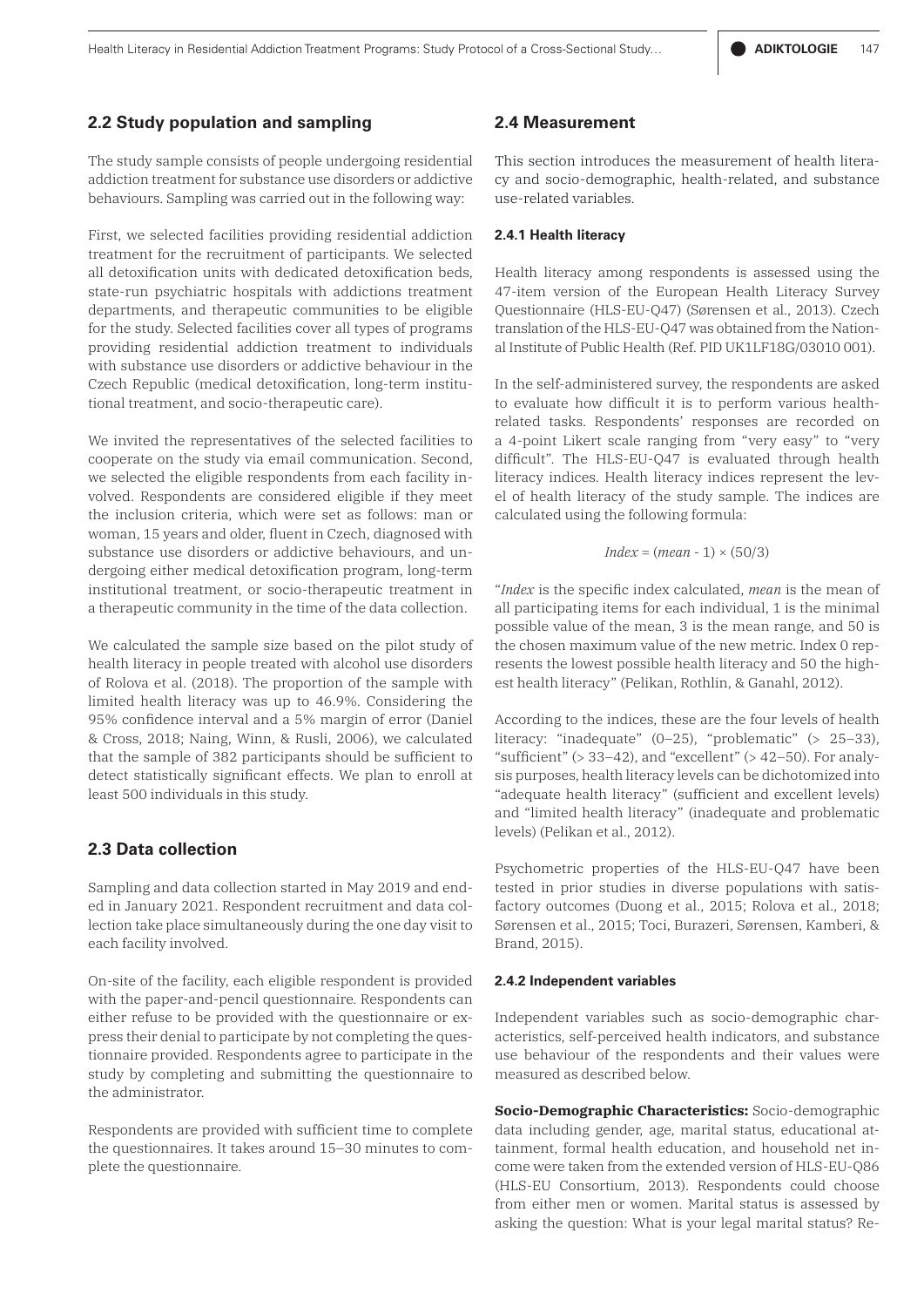spondents could choose from: Married, non-married, separated/divorced, widowed. Educational attainment is assessed by asking the question: What is the highest level of education you have successfully completed? Answer options being: Incomplete primary education, primary education, secondary education without graduation, secondary education with graduation, higher professional education, university degree, academic degree. Formal health education is assessed by asking the question: Have you ever been trained or employed in a healthcare profession, e.g. as a nurse, doctor, pharmacist? With the response alternatives either yes or no. Household net income is assessed by asking the respondents to state their average household net income per month (responses ranging from EUR < 562 to EUR > 2,249).

Single-item questions measure other socio-demographic characteristics. Housing condition is assessed by asking the question: What living environment do you live in? This question's response options are: Living in a family house, living in an apartment, living in a dormitory, squatting, without a home. Household size is assessed by asking the respondents to state the number of people living in their household. Employment status is assessed by asking the question: What is your employment status? Respondents choose from: Full-time employee, part-time employee, self-employed person, unemployed. Respondents were also asked about debts by this question: Do you have any debts? They could choose either yes or no. The size of a place of residence is assessed by asking the respondents to state the number of inhabitants living in the area of their residency (response alternatives: > 100,000, 50–100,000, 20–49,999, 5–19,999, < 5,000 inhabitants).

**Self-Perceived Health:** Psychiatric comorbidity is assessed by asking the question: Have you ever been diagnosed with any psychiatric/mental illness except substance use disorders or addictive behaviours? Respondents could choose from either yes or no.

Self-perceived health indicators of general health status, mental health status, physical condition, and quality of life are assessed by asking the question: How do you assess your current general health status/mental health status/ physical condition/quality of life? Respondent's responses are recorded on a 5-point Likert scale with the response alternatives: Bad, rather bad, neither bad nor good, rather good, good.

**Substance Use Behaviour:** Respondent data on cigarette smoking, alcohol drinking, substance use, and substance use behaviour are collected in this part.

Cigarette use is assessed by asking the question: Do you smoke cigarettes? With the response alternatives: I currently smoke, I occasionally smoke, I have never smoked, I quit smoking. Smokers are asked to state the number of cigarettes smoked per day.

Alcohol use is assessed by asking the question: How often have you drunk any alcoholic beverage (at least 500ml of beer, 2dcl of wine, or 4cl of distillate) in the last 12 months? Binge drinking is assessed by asking the question: How often have you drunk five or more glasses of alcohol (1 glass = 500ml of beer, 2dcl of wine, or 4cl of distillate) on one occasion in the past 12 months? Alcohol intoxication is assessed by asking the question: How many times have you been so drunk in the last 12 months that you had trouble walking, talking, vomited, or could not remember what happened? Respondents could choose from these options when answering the questions about alcohol use: Daily, 3–4x per week, 1–2x per week, 1–3x per month, 1–6x per year, never.

Lifetime illicit drug use is assessed by asking the respondents to mark all illicit substances (cannabinoids, MDMA/ ecstasy, methamphetamine, and other amphetamines, cocaine, heroin, buprenorphine and methadone, hallucinogens, inhalants, prescription medications, new psychoactive substances, other) they have used at least once during the lifetime. Illicit drug use in the past year is assessed by asking the question: How often have you used the given illegal drugs in the past 12 months? (response alternatives same as in case of alcohol use). Participants are asked to state their onset age for alcohol use, alcohol intoxication, marijuana use, substance use, and injection drug use (if applicable).

The drug of the first choice is determined by asking the respondents to state the most often used substance/s before entering treatment. The preferred drug administration method is assessed by asking the question: How do you apply your preferred substance? Respondents could choose from these options: Injecting, oral, sniffing, smoking, inhalation, none of the alternatives (gambling, gaming). Respondents are asked to state the number of premature addiction treatment termination. Drug-related infectious diseases are assessed by asking the question: Have you ever been diagnosed with hepatitis or any other infectious disease (e.g. HIV/AIDS) related to substance use? With the response alternatives: Yes, hepatitis, yes, sexually transmitted disease, yes, other infectious diseases, no.

## **2.5 Statistical analysis**

Descriptive statistics (frequencies or mean and standard deviation) will be used to describe the characteristics of the study population. Indices of health literacy will be calculated to determine the level of health literacy in the respondents.

Preliminary analysis will be performed to determine the correlations between the variables and test the assumptions of regression analyses. Cronbach's alpha will be used to test the internal consistency of the HLS-EU-Q47.

Univariate and multiple linear regression analyses will be used to investigate the relationship between health literacy (dependent variable) and socio-demographic, health-related, and substance use-related factors (independent variables).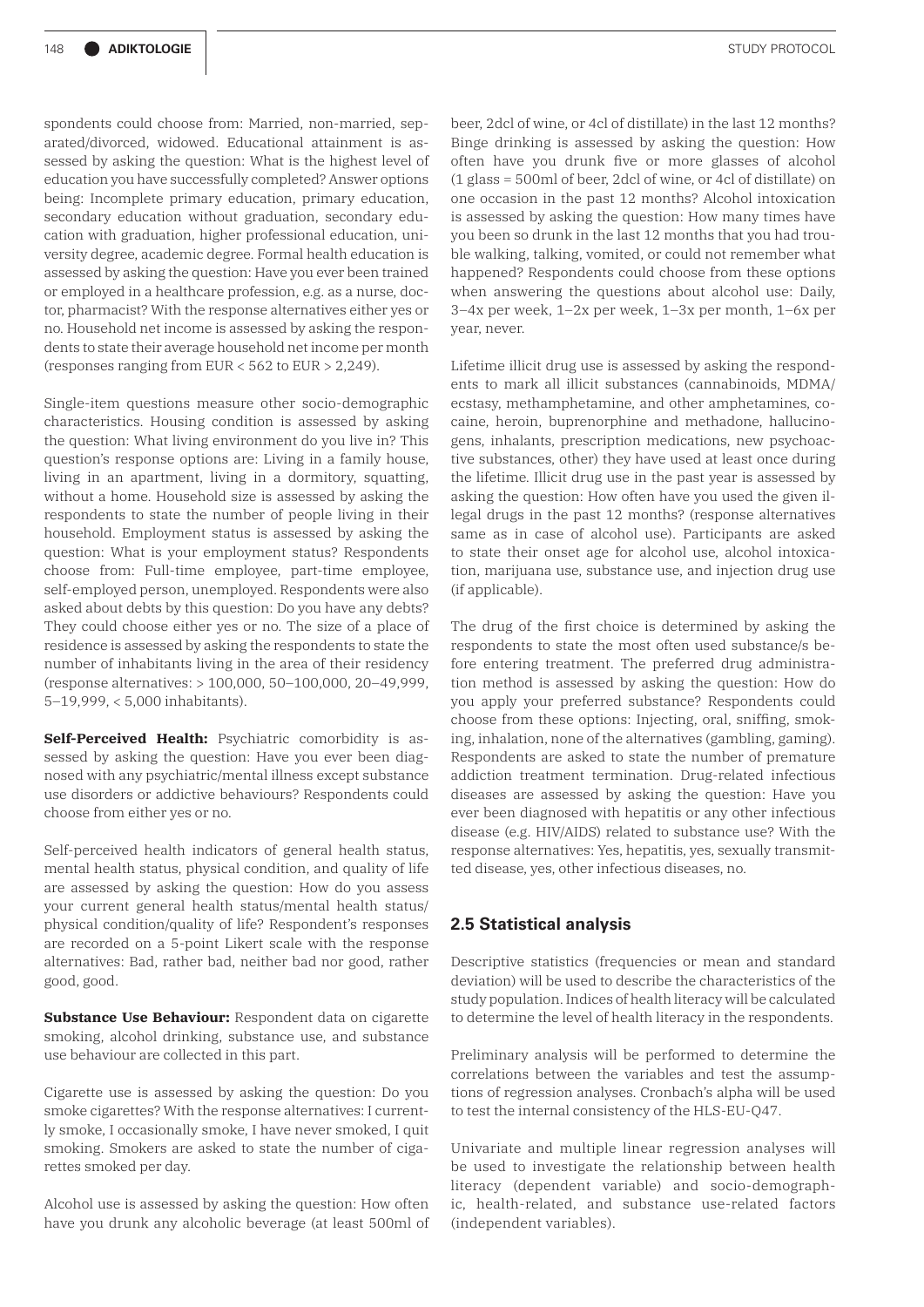Statistical analysis will be performed using the IBM SPSS Statistics 23.

# **2.6 Ethics and dissemination**

This study was approved by the Ethics Committee of the General University Hospital in Prague (Ref. 88/18 Grant GA UK 1. LF UK). The study is conducted with respect to the seventh revision of the World Medical Association Declaration of Helsinki (World Medical Association, 2013) and the second revision of the Farmington Consensus (International Society of Addiction Journal Editors, 2017).

Prior to the data collection, all respondents are asked to provide their verbal consent regarding their involvement in the study and data processing. Respondents confirm their agreement to participate in the study by personally submitting a completed questionnaire. Written informed consent requiring the respondents' data are not collected to preserve the anonymity of those involved.

Outcomes of this study will be presented in a doctoral thesis, peer-reviewed scientific journals, and at scientific conferences. Moreover, the survey results from each facility involved will be communicated to their representatives for educational purposes.

# **• 3 DISCUSSION**

The proposed design of the study has several strengths and limitations that should be acknowledged. The implications for policy and practice are discussed as well.

## **3.1 Strengths and limitations**

This study will determine the health literacy in the population who may be vulnerable to lower health literacy due to multiple risk factors. Our research will provide interested parties with evidence on which they will be able to implement adequate programs to promote health literacy in this population group. Moreover, we will provide a basis and experiences for further research concerning people with substance use disorders and other disadvantaged and marginalized population groups.

We use the current comprehensive approach to health literacy (Sørensen et al., 2012), which allows us to identify the respondents' strongest and weakest health-related competencies. With this knowledge, the interested parties can target the interventions more efficiently to promote health literacy. Furthermore, we will investigate the wide range of potential influencing factors of health literacy to determine their role in health literacy in this group of the population.

Important limitations of this study must be acknowledged. We used the cross-sectional design precluding causality from being established. However, the cross-sectional design is suitable for estimating the frequency of limited health literacy and exposure to risk factors in this population group (Levin, 2006), which aligns with our objectives. Moreover, this study's findings will be promptly available to stakeholders to take appropriate actions on this matter.

We measured health literacy using the self-report measuring tool. Self-report questionnaires are known to be prone to social desirability and recall biases, which may affect the results' validity (Latkin, Edwards, Davey-Rothwell, & Tobin, 2017). Previous population-based studies (Duong et al., 2015; Sørensen et al., 2015; Toci et al., 2015) used the HLS-EU-Q47 and confirmed its good psychometric properties.

#### **3.2 Implications for policy and practice**

Our findings may serve researchers, practitioners, as well as policymakers. Future research will be able to build on our results and further develop evidence about health literacy in people with substance use disorders.

One of the most important aspects of this study is to provide essential evidence for the development of unique health literacy-promoting programs. Universal health literacy-promoting programs may not be appropriate or compatible with residential addiction treatment facilities' current practice. Thus, it is necessary to develop health literacy programs tailored to the needs of both patients and healthcare providers of addiction treatment.

The health literacy concept is yet not well known in the practice of addiction treatment services. We will provide the necessary knowledge about the prevalence of limited health literacy in the patients of addiction treatment and identify its potential risk factors, which is the very first step towards addressing this issue in the practice of addiction treatment. Current evidence suggests that promoting health literacy should improve the patients' health indicators and maximize the potential of the treatment process (Berkman et al., 2011).

Improving clinical health and the health of the population through health literacy has a strong potential to increase access to health care and improve health equity for disadvantaged groups (Levy & Janke, 2016; Stormacq, Van den Broucke, & Wosinski, 2019).

**Author's contributions:** Gabriela Rolová reviewed the literature, prepared the study design, collected the data, and wrote the manuscript.

**Declaration of interest:** None.